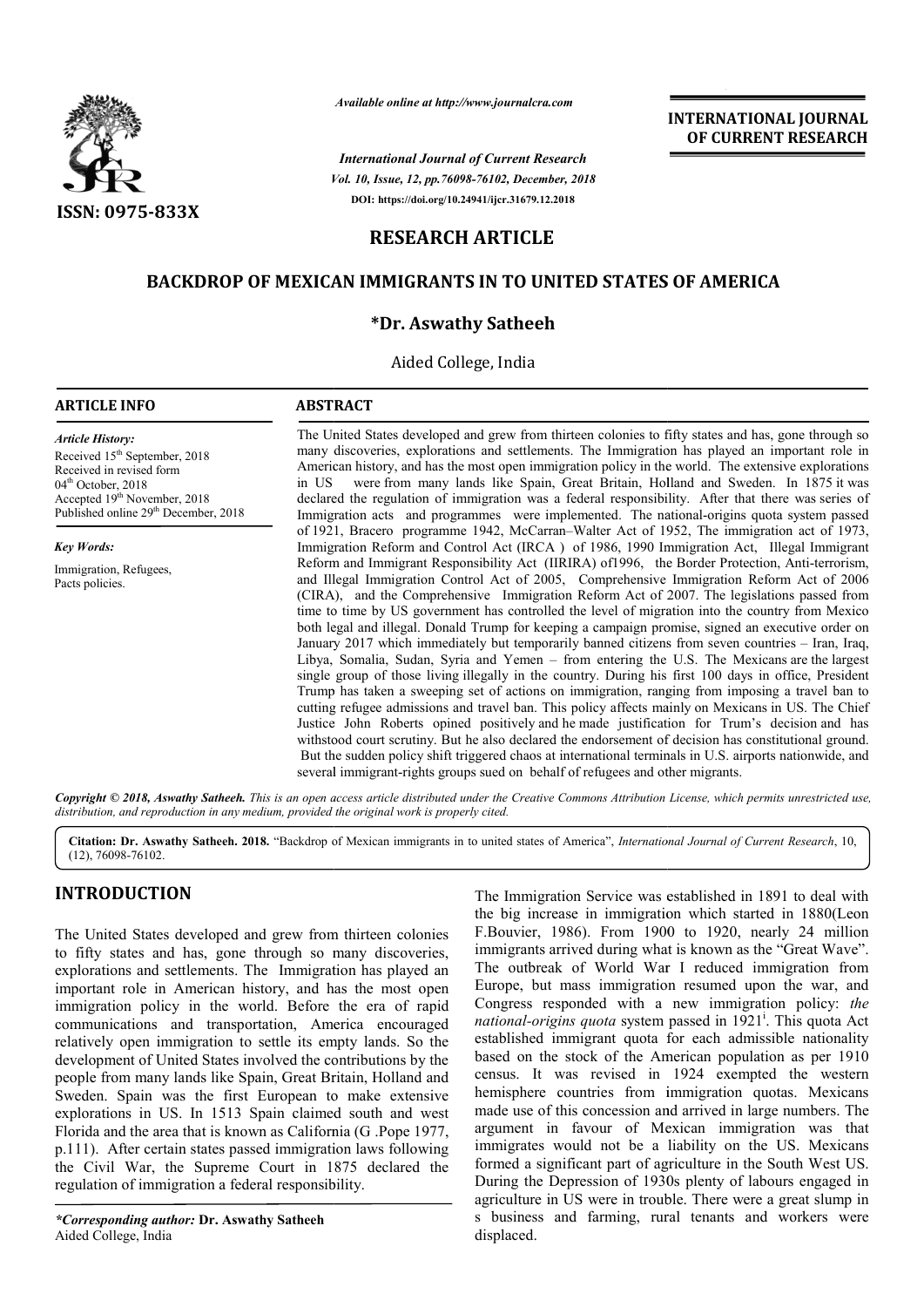There was a large demand for low wage labour. Americans themselves were prepared to work for low wages. Immigration remained relatively low during that time. In short , the share of Mexicans in total immigration during that period was less 4% compare to more than 11% of previous decade( Silva , 1985 p.59). During World War II the need for manpower in the United states encouraged Mexican Immigrant. Millions of Americans were absorbed into military and it necessitated the need for bringing from workers from Mexico. The contract labours were come under *Bracero programme* which was initiated in 1942<sup>ii</sup>. It gave guarantee on working condition and steady employment. By this programme there was a steady increase in Mexican Immigrants to US. American agriculture continued to import seasonal labor from Mexico. In 1951 under a formal agreement between the United States and Mexico made the "Bracero Program" permanent. Actually this agreement provided that the Mexican workers were not to displace domestic workers but only to fill shortages (Thomas l 1981, p.255).

## **Immigration and naturalization law into the Immigration and Nationality Act of 1952**

The 1952 Act also known as the McCarran–Walter Act, retained a quota system for nationalities and regionsii. Eventually, the Act established a preference system which determined which ethnic groups were desirable immigrants and placed great importance on labour qualifications.

The Act defined four types of immigrants:

- 1. Immigrants with special skills or relatives of U.S. citizens who were exempt from quotas and who were to be admitted without restrictions;
- 2. Parents of US citizens and unmarried adult children of US citizens
- 3. Spouses and unmarried adult children of resident aliens
- 4. Brothers sisiter and married children of citizens and accompanying spouses and children ( Bouvier , 1986 p.12.13).

The act did not mention anything about refugees ot immigrants. The average immigrants whose numbers were not supposed to exceed 270,000 per year. It provided a tide of illegal immigrates from Mexico (Silva 1985, p.59). In July 1963 the dept. of labour announce that job offer to Mexican Immigrants would hence forth need to be certified. The state employment service was required to verify the legitimacy of the prospective employer the job as well as performance of the employer. No job would be certified if it would be filled by domestic workers or if the alien employment would adversely affect domestic wage and working conditions. It was merely a modification of the 1952 law. This modification and the Bracero programme in 1964, executively blocked the entry legal Mexican immigrants into the US. (Bouvier, 1986 p.13). In 1965, Congress replaced the national origins system with a preference system designed to unite immigrant families and attract skilled immigrants to the United States. This change to national policy responded to changes in the sources of immigration since 1924. The Immigration act 1965 provided an order of preference priority and percentage allocations. The exempted from preference requirement and numerical quotas for spouses, unmarried minor children and parents and parent of US citizens.

The majority of applicants for immigration visas were came from Asia and Latin America rather than Europe. The preference system continued to limit the number of immigration visas available each year. Until the Refugee Act of 1980 did the United States have a general policy governing the admission of refugees (Bouvier, 1986 p.13). The immigration of 1965 was merely an amendment of the act of 1952 <sup>iv</sup>. The major feature of the 1965 act was the abolition of the national origin system and discrimination against Asians. While raising a quota of immigration from other regions it placed a ceiling on immigration from the western hemisphere from other regions. Before 1965 there were no numerical restriction from permanent residence or other western hemisphere immigrations. This ceiling was incorporated as a result of an amendment adopted in Senate. That time US had two different immigration laws for two hemispheres. But in 1973 the  $92<sup>nd</sup>$  congress introduced a single worldwide ceiling and unified and revived the preference system.

The immigration act of 1973, the first preference went to spouses and unmarried sons or daughters or parents of lawful permanent residence had to be of at least 21 years of age. The married sons or daughters of US citizens and unmarried brothers or sisters who came under in this category. The second preference was given to qualified immigrants who were the members of professions or those who have exceptional qualities in science or arts would substantially benefit prospectively the national economy, cultural interest or the welfare US. The third preference went to the qualified immigrants who were capable of performing specified skilled labour not of a temporary or seasonal nature for which a shortage of employable and willing persons existed in the US. Fourth preference was given to employees of certain religious denominators, aliens who established that they would not seek employment in US and investors in commercial or agricultural enterprises (report of House of representatives': immigration and nationality act of 1973, p.5). In the Mexican border, with lack of enforcement of police illegal immigrants were rose very high. It continued until 1986.

## **Immigration Reform and Control Act (IRCA)**

In 1986, Congress passed the Immigration Reform and Control Act (IRCA)<sup>v</sup>. This legislation had two major facets: amnesty and enforcement. IRCA provided amnesty to aliens who had completed one of two stipulations: they had resided continually in the U.S. since January 1982 or they had completed 90 days of agricultural work between May 1985 and May 1986 (Katharine 1993, p.523). Such aliens could become permanent after two years. The acceptance rate for amnesty applications was about 94 percent, eventually giving legal status to approximately 3 million. It is estimated that one-fourth of the cases accepted were fraudulent. In 2000, IRCA was extended through Late Amnesty, which allowed those fighting their original denial to reapply. As of June 2007, 15,000 Late Amnesty cases are still pending from IRCA. The 1986 legislation also contained enforcement provisions to prevent future illegal entry. The provisions prohibited the hiring and harboring of illegal aliens, but few resources were allocated to enforce these laws. Poor funding essentially tied the hands of enforcement officials. This created a lopsided 'grand compromise' that fueled later generations of illegal aliens (Katharine 1993, p.524). In 1990, Congress again reformed immigration statutes. The 1990 Immigration Act modified and expanded the 1965 act. The act retained family reunification as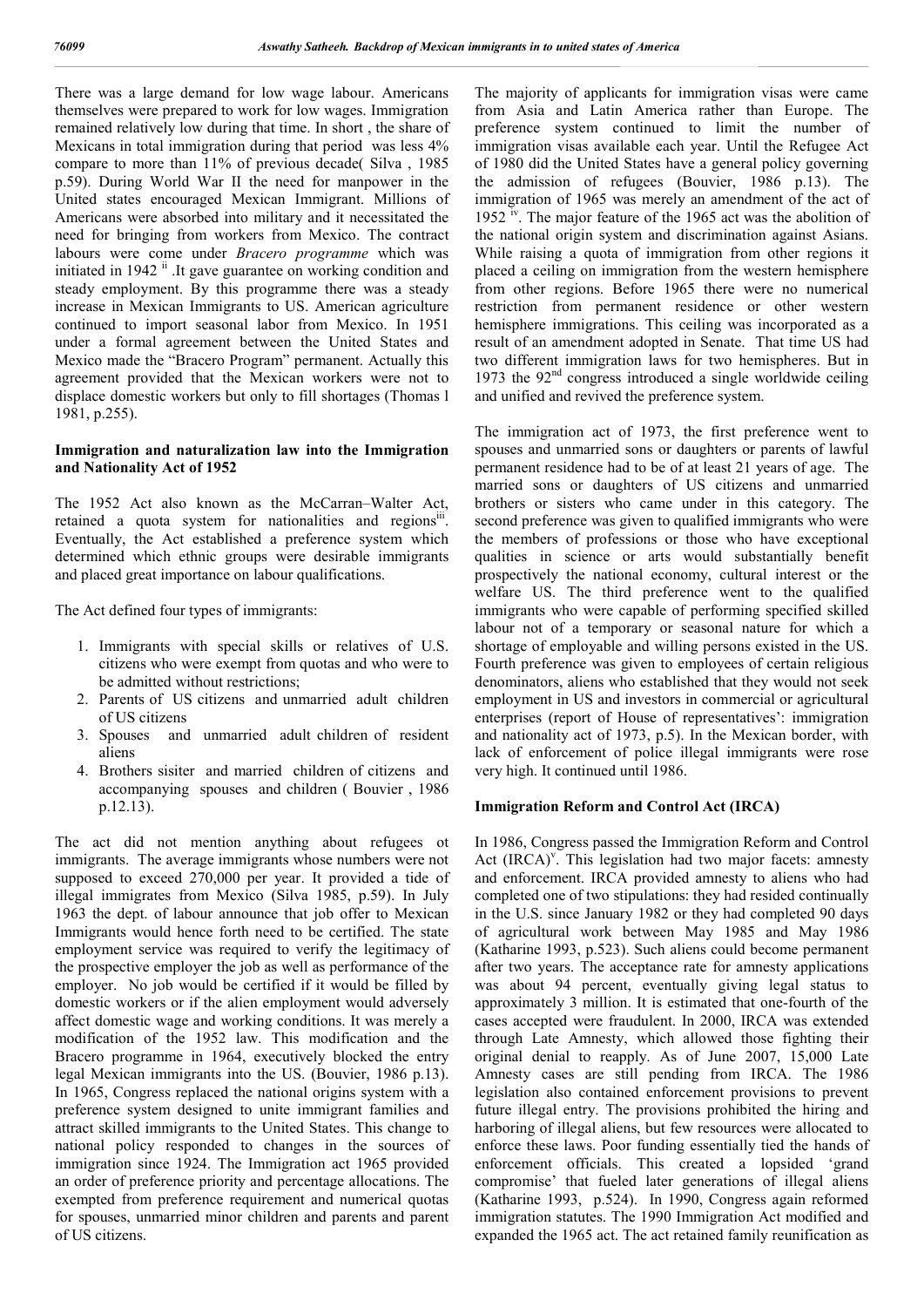the major entry path, while more than doubling employmentrelated immigration. The law also provided for the admission of immigrants countries to increase the diversity of the immigrant flow by creating a lottery system. (Immigration Act of 1990. Pub. L 101-649. 101st Congress, November 29, 1990). It expanded permanent legal immigration to the United States, setting a flexible cap on worldwide permanent immigration at 675,000, including family-sponsored immigrants, immediate relatives, and employment-based immigrants. For all immigrant categories, family members of the principal applicant were considered "derivative" applicants and were counted against the same numerical ceilings. For both employment and family-based visas, the act also set percountry limits, stating, "The total number of immigrant visas made available to natives of any single foreign state. (Immigration Act of 1990. Pub. L  $101-649$ .  $101<sup>st</sup>$  Congress (November 29, 1990). These reforms had direct and significant impacts on the number and type of immigrants coming to the United States, almost tripling the number of employmentbased immigrants alone. However, from bringing the immigration system in line with the civil rights movement of the decade, to addressing foreign policy concerns in a post-World War II Cold War era, to responding to the labor needs of a more skilled and globalized economy, both laws were products of their time. Illegal Immigrant Reform and Immigrant Responsibility Act (IIRIRA). In 1996, Congress passed the Illegal Immigrant Reform and Immigrant Responsibility Act (IIRIRA). The act added to border controls by mandating the hiring of more Border Patrol and Immigration and Naturalization Service agents. Repercussions for entering the country illegally were increased and a border fence was planned for San Diego. An automated employment verification pilot program was created in the hopes of easing worksite enforcement. The Act also allowed state police officers to enforce immigration law using the 287(g) program. Although the IIRIRA boosted de jure enforcement, poor funding again hindered the actual enforcement of the laws  $(Eleanor, 2017)$ <sup>vi</sup>.

- Also during the 1990s, a series of four smaller amnesties were passed. The first, the Section 245(i) amnesty, was passed in 1994 and pardoned approximately 578,000 illegal aliens, who were each fined \$1,000. This amnesty was later renewed in 1997 and again in 2000.
- The second, the Nicaraguan Adjustment and Central American Relief Act (NACARA), was passed in 1997 and gave legal status to approximately one million illegal aliens, mostly from Central America, who had lived in the U.S. since 1995.
- In 1998, the Haitian Refugee Immigration and Fairness Act (HRIFA) passed after it was argued that excluding Haitians from NACARA was discriminatory. The most recent amnesty, passed in 2000, was the Legal Immigration Family Equity Act (LIFE). The LIFE Act was a mini-amnesty aimed at those illegal aliens who hoped to become green card holders through marriage, employment or other categories, but who were not anywhere near approval yet, due to the long line of people ahead of them. It was sold as a way around the growing processing backlogs that were the result of previous amnesties. During the time of this legislation, from 1994 to 2000, millions of hopeful legal immigrants waited in line overseas.

The terrorist attack on September 11, 2001 affected perspectives on many issues, including immigration. A total of 20 foreign-born terrorists were involved, 19 of whom took part in the attack that caused 2,974 civilian deaths. The terrorists had entered the country on tourist or student visas. Four of them, however, had violated the terms of their visas and become illegal aliens. The attack exposed long-standing holes in our immigration system that included failures at visa processing, internal enforcement, and information sharing. In December of 2005, the House passed the Border Protection, Anti-terrorism, and Illegal Immigration Control Act. The act was limited to enforcement and focused on both the border and the interior. In 2006 the issue of immigration reform was once again discussed in Congress, with the House of Representatives and the Senate producing their own, conflicting bills In the Senate, the Comprehensive Immigration Reform Act of 2006 (CIRA) was sponsored by Sen. Arlen Spector (R-PA) and passed in May 2006. CIRA would have given amnesty to a majority of illegal aliens already in the country as well as dramatically increased legal immigration. Although the bills passed their respective chambers, no compromise bill emerged. In 2007, the Senate again attempted to pass amnesty legislation. The Comprehensive Immigration Reform Act of 2007, which would have given amnesty to a large majority of illegal entrants in the country, significantly increased legal immigration and increased enforcement. The act, which had bipartisan support in the Senate, was widely unpopular with the American public. As the result of unprecedented public pressure, the bill failed to pass a cloture vote.

The legislations passed from time to time by US government has controlled the level of migration into the country from Mexico both legal and illegal. Different consideration have played a role in shaping legislation.

The major actions on immigration during 2017, the administration:

- Banned nationals of eight countries, most majority-Muslim, from entering the United States.
- Reduced refugee admissions to the lowest level since the resettlement program was created in 1980.
- Reversed the decline in arrests of unauthorized immigrants in the U.S. interior that had occurred during the last two years of the Obama administration.
- Cancelled the Deferred Action for Childhood Arrivals (DACA) program, which is currently providing work authorization and temporary relief from deportation to approximately 690,000 unauthorized immigrants brought to the United States as children.
- Ended the designation of Temporary Protected Status for nationals of Haiti, Nicaragua and Sudan, and signaled that Hondurans and possibly Salvadorans may also lose their work authorization and protection from removal in 2018. (By Sarah Pierce, www. migrationpolicy.org))<sup>vii</sup>

Donald Trump for keeping a campaign promise, signed an executive order on January 2017 which immediately but temporarily banned citizens from seven countries – Iran, Iraq, Libya, Somalia, Sudan, Syria and Yemen – from entering the U.S. Mexico accounted for the most legal immigrants in recent years, with 467,205 people born in the country arriving from 2014 through 2016 – a period that saw 3.3 million people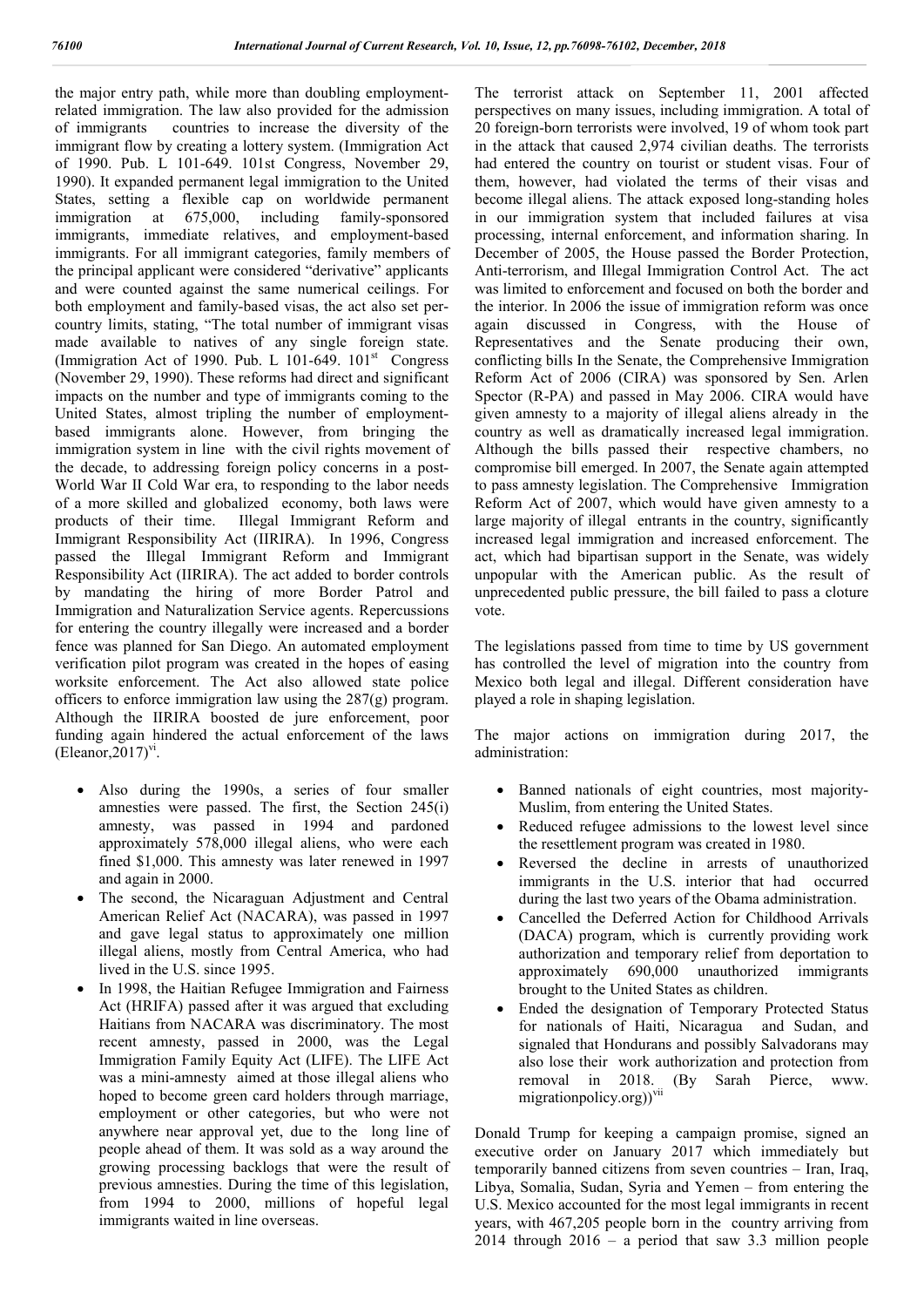overall legally come to the U.S. They are also believed to make up the largest single group of those living illegally in the country – an estimated 5.6 million in 2016.Many of them are living in the U.S. illegally are thought to have initially arrived by legal means. A large number of people currently in the U.S. illegally overstayed their visas Meanwhile, the number of people apprehended a the southwest border has dropped 82 percent from a peak of 1.6 million in fiscal 2000 to 303,916 in 2017, according to U.S. Customs and Border Protection. Trump administration released wide-ranging executive orders on immigration and refugee resettlement, touching on everything from the construction of a border wall to deportation policy, the refugee resettlement program, and admissions from certain majority-Muslim countries. During his first 100 days in office, President Trump has taken a sweeping set of actions on immigration, ranging from imposing a travel ban to cutting refugee admissions, Another side of this policies affecting immigrants and their children Child welfare agencies in the U.S. make tough decisions daily to separate children from their parents, but they have options for minimizing the trauma due to the family separations at the Mexican border. President Trump has taken an extensive actions on immigration such as imposing a travel ban, cutting refugee admissions, vetting, make enforcement at the border and even in the U.S. interior. It was the impact of president's campaigning tactics that immigration issue was centerpiece of his campaign. Trump's first two executive orders on immigration, signed five days into his presidency, focused on enforcement at the border and in the U.S. interior. Among key provisions of the border one: Ordering construction of a wall and more detention facilities, deploying immigration judges and asylum officers to border facilities, and directing DHS to hire 5,000 additional Border Patrol agents.

The second executive order focused mainly on interior enforcement, directing the hiring of 10,000 new ICE officers, an increase in federal-local enforcement partnerships, limits on federal grants to so-called sanctuary jurisdictions, reinstatement of the Secure Communities information- sharing program, and, most importantly, new enforcement priorities. (Muzaffar Chishti and *Jessica Bolter, 2017).* The White House and its allies, however, insist the travel ban is a legitimate antiterrorism tool, and that the countries on the list had undergone a months long review. The Chief Justice John Roberts declared that a sufficient national security justification for Trum's decision and has withstood court scrutiny. But he also declared the endorsement of decision has constitutional ground. But the sudden policy shift triggered chaos at international terminals in U.S. airports nationwide, and several immigrant-rights groups sued on behalf of refugees and other migrants

*i. The 1921 Emergency Quota Act, also referred to as the Emergency Immigration Act, the Immigration Restriction Act, the Per Centum Law, and the Johnson Quota Act was sponsored by Albert Johnson, the Republican Representative from Washington and signed into law by President Warren Harding on May 19, 1921.The Emergency Quota Act restricted the number of immigrants to 357,000 per year, and also set down an immigration quota by which only 3 per cent of the total population of any ethnic group already in the USA in 1910, could be admitted to America after 1921. The Emergency Quota Act was intended to be a temporary measure but the National Origins Formula continued until 1965.*

- *ii. The program, negotiated between the U.S. and Mexican governments, brought approximately 4.8 million Mexican contract laborers to work in the U.S., primarily as agricultural workers in California and Texas. The term "bracero" is a Spanish word which refers to those who work with their arms.*
- *iii. Immigrants from Great Britain, Ireland, and Germany were allotted two-thirds of the 154,657 spots available each year. However, the act did specifically remove previously established racial barriers that had acted to exclude immigrants from nations such as Japan and China.*
- *iv. The Immigration and Naturalization Act of 1965, also known as the Hart-Celler Act, abolished an earlier quota system based on national origin and established a new immigration policy based on re-uniting immigrant families and attracting skilled labor to the United States. Over the next four decades, the policies put into effect in 1965 would greatly change the demographic makeup of the American population, as immigrants entering the United States under the new legislation came increasingly from countries in Asia, Africa and Latin America, as opposed to Europe.*
- *v. Public Law 99-603 (Act of 11/6/86), which was passed in order to control and deter illegal immigration to the United States. Its major provisions stipulate legalization of undocumented aliens who had been continuously unlawfully present since 1982, legalization of certain agricultural workers, sanctions for employers who knowingly hire undocumented workers, and increased enforcement at U.S. borders.*
- *vi. provisions of IIRIRA have led the United States to deport refugees at risk of persecution and to penalize them due to their manner of entry. Moreover, IIRIRA's harsh detention policies and efforts to block access to immigration court hearings violate US legal obligations under the International Covenant on Civil and Political Rights (ICCPR). This section describes how three major changes to the US asylum and immigration system imposed by IIRIRA.*
- *vii. The policy brief notes that the administration's support for legislation to dramatically cut legal immigration and reshape the selection of foreign-born workers has yet to gain significant traction on Capitol Hill. Nor have lawmakers provided the billions of dollars necessary to fence off the U.S.-Mexico border or add thousands of additional Border Patrol agents and immigration officers*

## **REFERENCES**

### **Books**

- Arthur F Corvin (ed.), Immigrants and Emmigrants (Westfort: Grenwoodpress.1978)
- Atkins, G.Pope, America in the International Political system (London: Colliwr Macmillan, 1977).
- McClellan, Grant S., Immigrants, Refugees and US Policy (New York: H Wilson Company 1981**).**
- McCormick, Thomas America's half Centyry (New Delhi: East West press, 1992)
- Michaele,J., Piore (ed.), Illegal aliens : An Assessment of the Issue (Washinton D.C: Council of employment policy, 1976).
- Molinea, Harold, US policy towards Latin America (Boulder: West view press, 1990).